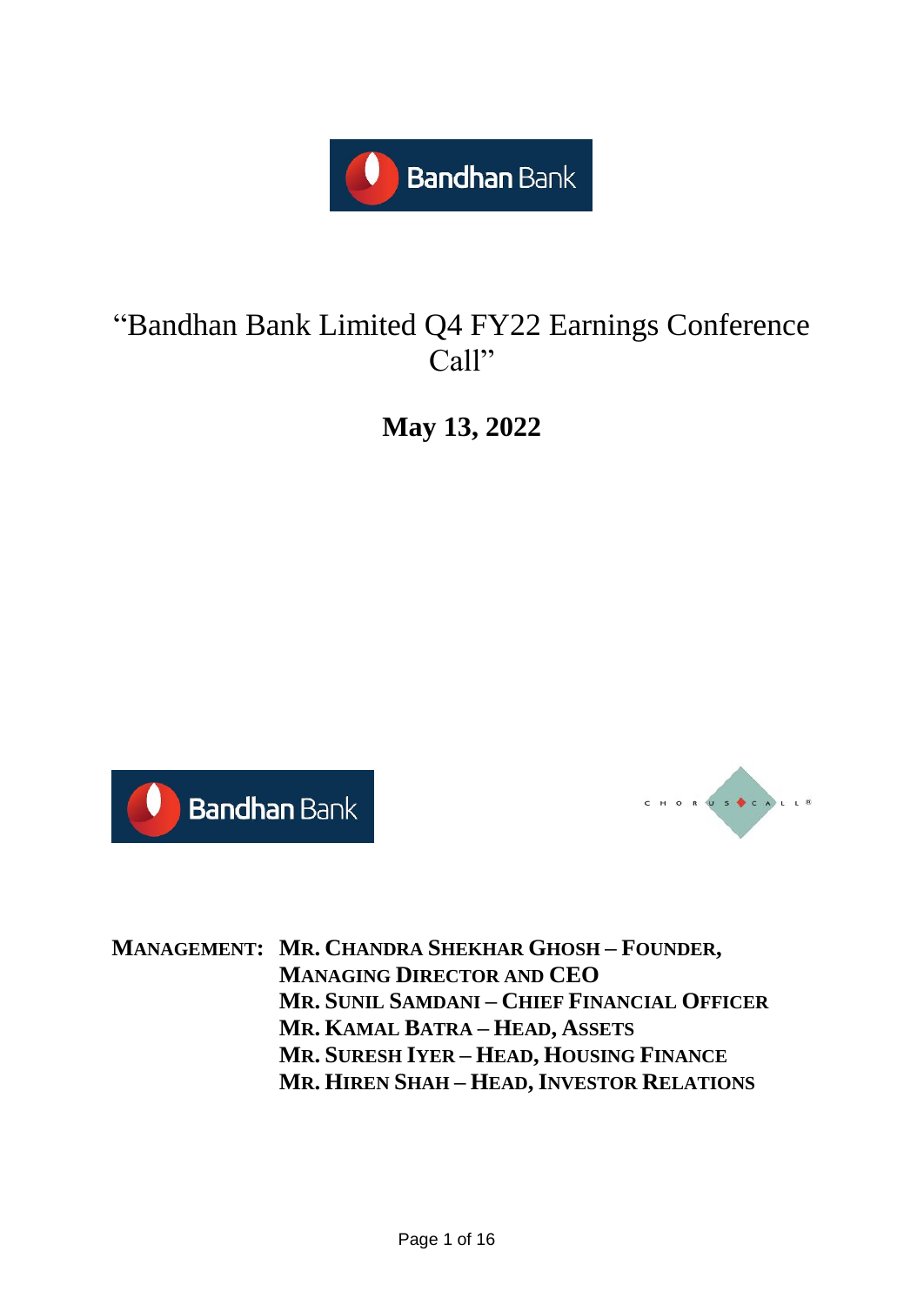| <b>Moderator:</b>  | Ladies and gentlemen, good day and welcome to Q4 FY22 Earnings Conference Call of Bandhan<br>Bank Limited.                                                                                                                                                                                                                                                                                                                                      |
|--------------------|-------------------------------------------------------------------------------------------------------------------------------------------------------------------------------------------------------------------------------------------------------------------------------------------------------------------------------------------------------------------------------------------------------------------------------------------------|
|                    | As a reminder, all participants' lines will be in the listen-only mode and there will be an<br>opportunity for you to ask questions after the presentation concludes. Should you need assistance<br>during the conference call, please signal an operator by pressing '*' then '0' on your touchtone<br>phone. Please note that this conference is being recorded.                                                                              |
|                    | I now hand the conference over to Mr. Hiren Shah. Thank you and over to you, Sir.                                                                                                                                                                                                                                                                                                                                                               |
| <b>Hiren Shah:</b> | Thank you Margaret. Good evening, everyone and thanks for joining this call. It's our pleasure<br>to welcome you all to discuss Bandhan Bank's Business and Financial Performance for the<br>quarter ending March 2022.                                                                                                                                                                                                                         |
|                    | We will take this opportunity to update you on the recent developments in the industry and<br>Bandhan Bank during this quarter.                                                                                                                                                                                                                                                                                                                 |
|                    | To discuss all this in detail, I have got with me, our Founder, Managing Director and CEO – Mr.<br>Chandra Shekhar Ghosh, our Chief Financial Officer – Mr. Sunil Samdani, Head (Assets), Mr.<br>Kamal Batra - Housing Finance Head, Mr. Suresh Iyer and myself Hiren Shah - Head of<br>Investor Relations.                                                                                                                                     |
|                    | Now, I would like to request our Founder, MD and CEO – Mr. Chandra Shekhar Ghosh to brief<br>you all about Bank's operational and financial performance along with developments for the<br>quarter ending March 2022. Over to you, Sir.                                                                                                                                                                                                         |
|                    | Chandra Shekhar Ghosh: Good evening to all of my friends. Thank you for your time to join this call. I already said earlier,<br>the fear of pandemic is over. The third wave has been much milder. It has not infused to my any<br>of the confidence.                                                                                                                                                                                           |
|                    | Our Result of Q4 Financial Year 2022 also clearly reflects all of these trends. Q4 for any is the<br>most active period for the banking industry and financial year 2021-2022 was no different from<br>that. I have been meeting my customers at the ground level and the sense of revival are for all to<br>see. Credit demand is back. Many of our customers who had postponed their loans have taken<br>fresh credit from us in the quarter. |
|                    | Let me start with a broad overview of the year:                                                                                                                                                                                                                                                                                                                                                                                                 |
|                    | We reached the milestone of around Rs. 1 lakh crore advances in the quarter gone by. Advances<br>stood at Rs. 99,338 crores which is year-on-year basis up the growth 14%.                                                                                                                                                                                                                                                                      |
|                    | Deposit growth has come 24%, which is the amount was Rs. 96,331 crores. CASA written in the<br>42% and retail deposits 77%.                                                                                                                                                                                                                                                                                                                     |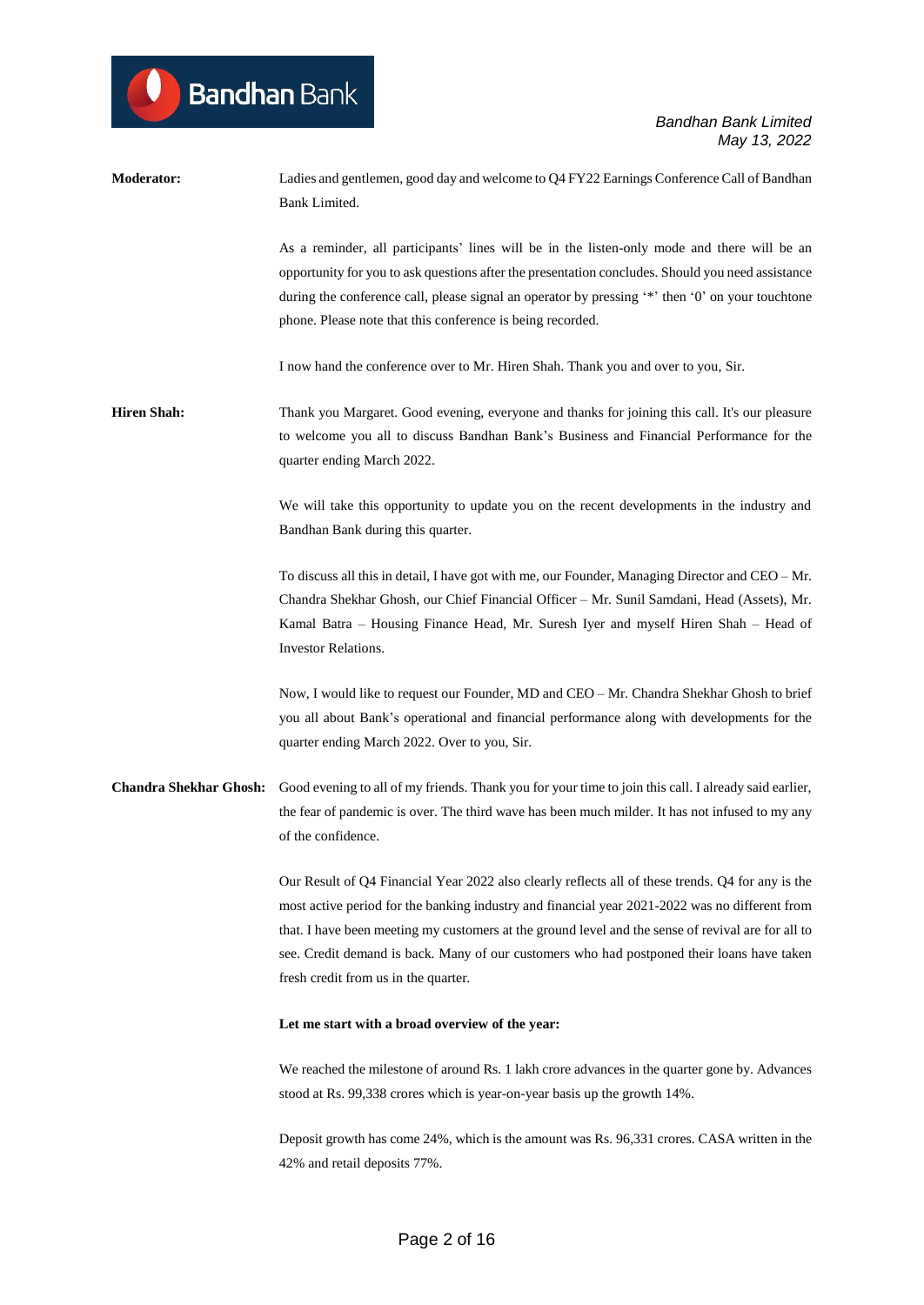Net interest income has been grown 42.6% from the preceding quarter Rs. 3,500 crores. Operating profit grown 53.5% from the preceding quarter, which is the highest growth in the Bank life. The Bank reported net profit for this quarter is a Rs. 1,902 crores. NIM has increased 190 basis point higher from the preceding quarter.

**Bandhan** Bank

The last financial year, the Bank provided is resilience yet again. We are now well on the revival path and the operating environment as well as ongoing reality is in favor of a strong resurgent of business in future.

#### **Now let me drive referred into the few key aspects of the success of this, the parameters:**

The first point is collection efficiency. 2 tier collection efficiency has come in the quarter, which is called the March 22 has come 99%. Collection efficiency in the month of March in EEB has come 99%, which is increased from the 97% of the last quarter, excluding NPA and Arrears. This means the collection efficiency has come is the normal. Collection efficiency in West Bengal also in 99% and Assam 1% lower, which is 98%. Total India is the 99%. Another part, 89% of my NPA customers are paying in the March 2022, 59% of my restructured customers are paying in March 22. The improvement in collection efficiency is thanks to our customer, going back to their livelihood in full swing and the commitment that the customers have towards the Bank. The improvement in collection efficiency has resulted in lowering our NPA. The Bank gross NPA stands now 6.46%, which shows that the 4.35% lower than the last quarter, Net NPA has reached 1.66%, DPD across the vertical of Microcredit because of the large portfolio, which has come nearly half from the last quarter.

The EEB, emerging entrepreneur business has three verticals – One is a group-based lending, which is called Microcredit. Another vertical called that the small business and agri loan, which are called individual, which is graduated from Microcredit to individual. Another vertical we said that the micro home loan, which are also individual loans and some another one half, which is the 2-wheeler loan. The EEB saw a robust growth in this quarter. As expected, because this the portfolio has come good in the last quarter of the year. In financial year, 22, we have added 22.88 lakhs new customers in financial year, 22. Disbursement in the Q4, they are raised on that Rs. 22,968 crores which is a 15% higher than the pre-pandemic years' last quarter, which is the 2020. That means that it shows that the business has come to this normalcy, The Bank as a policy and the strategic policy, the migrated, or graduated the group loan to the individual. As on March 2022 Bank migrated 24.32% of the group loan to the individual loan.

#### **Come to this the next growth vertical, which is the housing loan:**

We are two and half years ago we have been merged this vertical from the group and last quarter, it has come very good growth, but this year they are given this very tremendous growth. Portfolio grown 11% year-on-year; portfolio stands now Rs. 23,726 crores. CAGR in the last two years has been healthy 9.29%, despite the challenges prior to policy. In financial year, 2022, the total disbursement have done this vertical Rs. 4,340 crores, both up 105% over the previous year and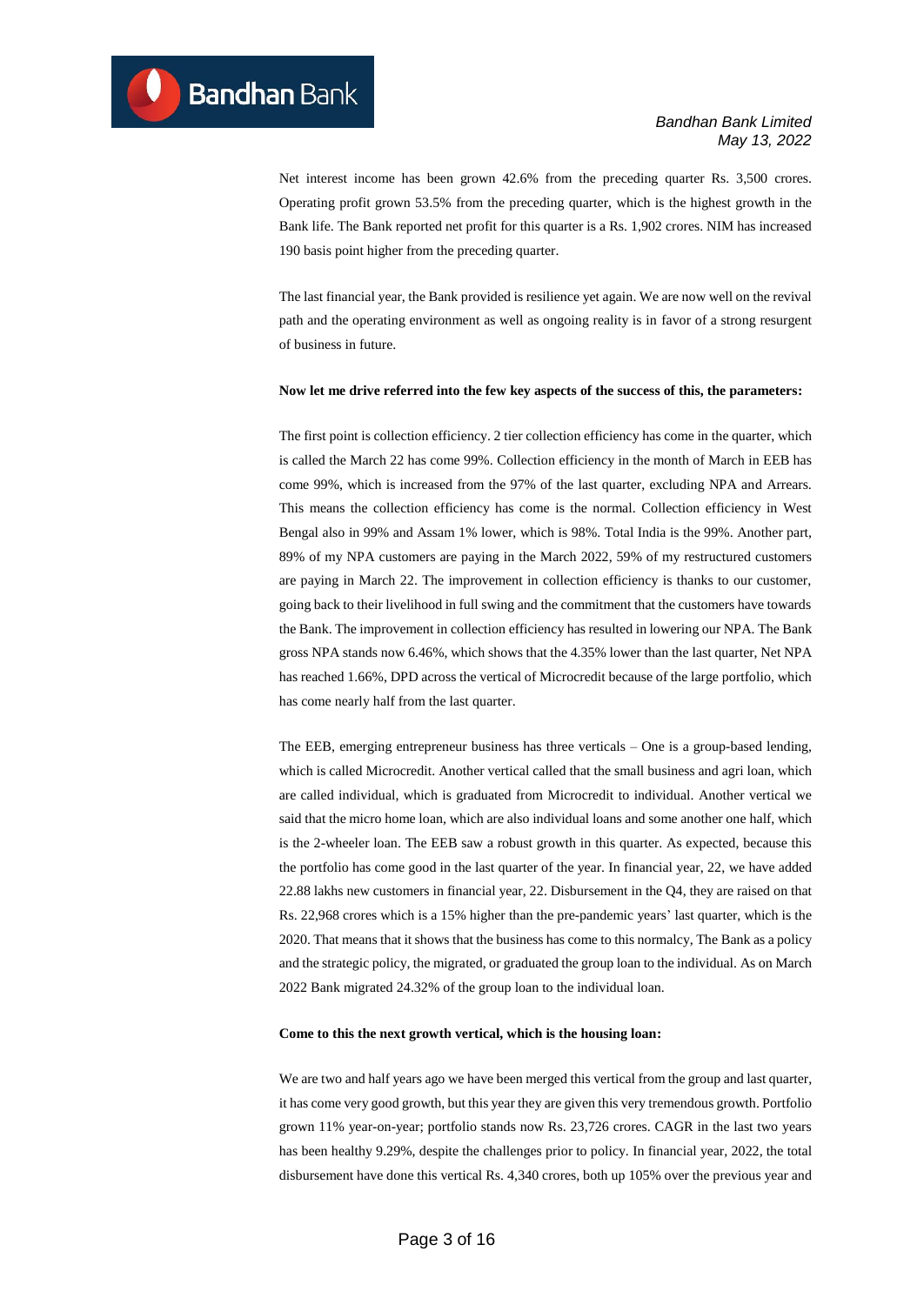95% from the last quarter. In Q4 86% are housing and 13% are left. And these are the housing loan portfolio 61% salary based, 39% is self-employed, portfolio quality continues in the same growth. Next to point is that this loan ticket size has also increased from the previous year, Nearly Rs. 1,10,000 average ticket size.

#### **Coming to our next two verticals:**

**Bandhan** Bank

Another vertical is in commercial banking. Commercial banking had been grown 60.8% yearon-year and quarter-on-quarter have been grown 40%, which is a portfolio Rs. 11,720 crores. The retail credit, other than housing loan, our gold loan, personal loan, 2-wheeler and auto loan together stands this portfolio Rs. 1,645 crores which is the growth has come yearly, 39%, This and the total performance has come from the business point of view.

#### **I am coming now the strategy of the Bank:**

We are decided that the 2020 we have prepared a 5-year plan, which is 21 to 25. During this period two years, we have been in that there is a pandemic situation has come business growth is not coming as a normal. For that reason, the last February, we are again, revised our plan and we find out on that we can reach that plan with another one year needed instead of 2025, it will be reached 2026. Major other couple of points strategically we have been decided, which on that track, we like to mention. The Bank has the strategic first point, how we can be like to strategically diversify the microfinance loan with the other portfolio. Group loan, which one is the last year, the 60% has come down to 47% in this year. Housing loan has increased from 23% to 24%.

Commercial banking has increased from 16% to 28%, including individual loan, which has graduated from group loan and retail loan 1.3% of the total portfolio to 1.6% the portfolio. We like to continue in this way to graduate and also expand with the other business. Accordingly, by 2025 we can be reached to microcredit portfolio, which is called the group loan 26% from today 47%. We are diversifying geographically. Bank has hit on that geographically expand the branches across the country other than East, this year, we have also decided 530 branches will open, which is the 80% above will be other than East. That also helped us to diversify. You know that housing loan vertical, we are already working on that the West and South, they're also expanding more of those branches in South and North, which also helped us to geographically diversification of the portfolio.

Third point Bank is focusing on the retail business mode, not as a corporate business. Retail business more or less other than housing because of microcredit is the unsecured loan is more. Bank has decided on that, how we can be like to strategically balance the secured and unsecured loan. As of today, is secured loan is in 39%. So, Bank has been decided by '25 it can be 46% of the secured loan. and 54% is in unsecured loan and '26, we can be like to reach on that 50-50 secured and unsecured loans. Bank have been open in this year 329 new branches means in the last year.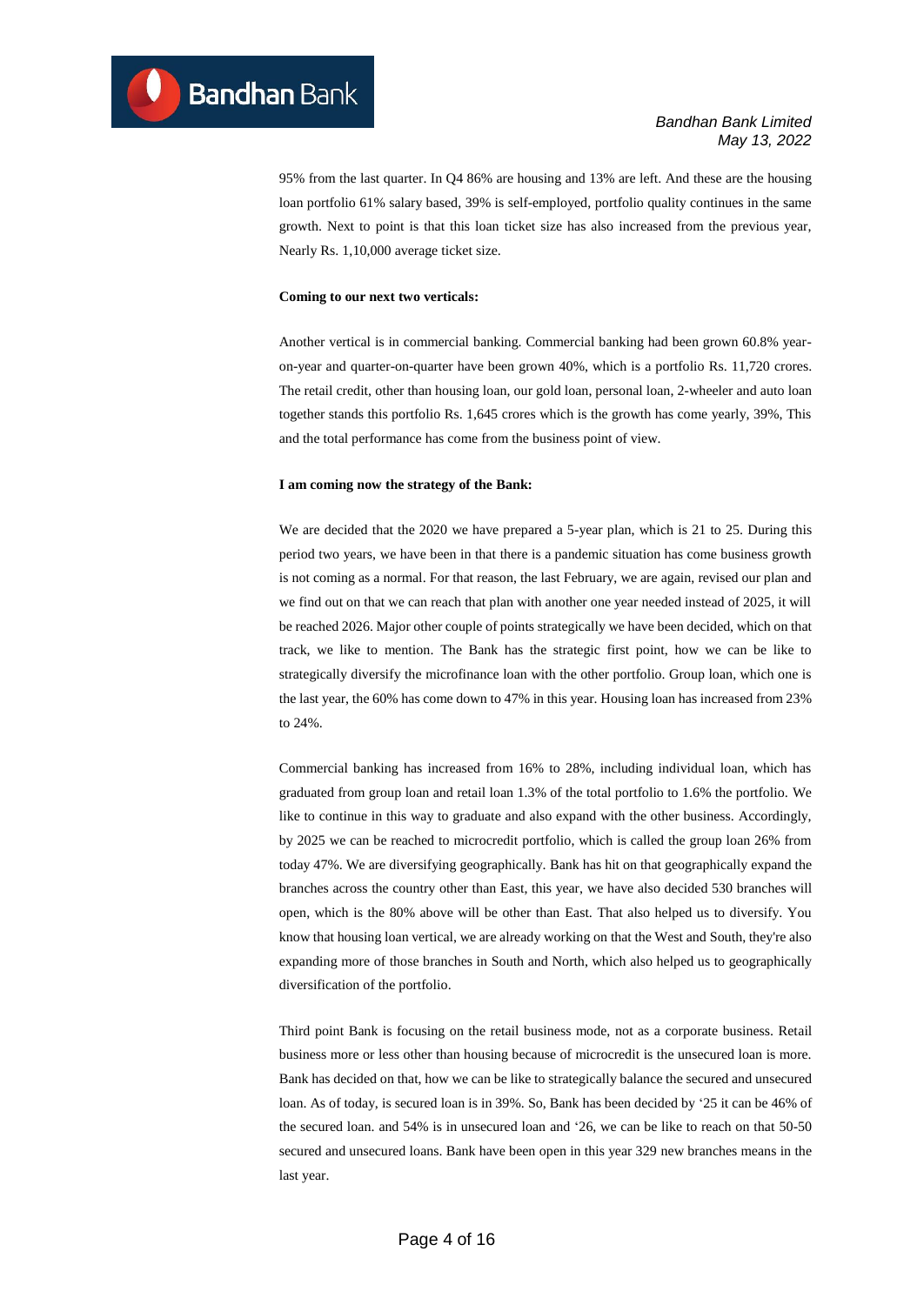Next point on that bank as per earlier I mentioned also, we are investing for their transformation of IT system, including CBS, and also, we are developing in the digital banking. Focusing on that, how we can provide the digital in the rural and semi-urban people with all respect of liabilities and assets so that we are primarily we are working on that. All of our loan, including microcredit will process, sanction, disburse system digitally, and whoever the customer is possible they are like to repay the installment by digital they will be like to give also digital and finally graduation from the microcredit group to the individual. That is also separately we are like to develop time to time.

This is an overall, all these, the performance has come because it's our Bank team are working very well and they are very much committed, customer intention to return back the money is very good. Altogether I hope that they are coming to normal and next couple of years, business will be also come to normal.

Thank you to all of you. I pass on this, the next clarification to our CFO – Sunil Samdani, then we will go to question and answer.

**Sunil Samdani:** Thank you, sir. Good evening, everyone. I just want to take five minutes of yours to run through couple of slides, which I think is important.

> First starting with the DPD status of our EEB, which we've been tracking and monitoring ever since the pandemic hit us, we are glad to say that we have come close very closely to the prepandemic levels in terms of delinquent goals, our 1-to-30-day DPD which was 5.3% in December 2021 has come down to 3% in March of 2022. 31-to-60-day DPD from 2% to 1.6%. 61-to-90-day DPD from 2.9% to 1.9% and NPA from 13.7% to 7.8% in the EEB vertical. What is important here is when we saw the turnaround in the third quarter, we saw the early delinquency bucket showed the bigger improvement and in the fourth quarter we are seeing that improvement across all buckets, whether it's 0 to 30 days, 31 plus 60, 61 to 90 or NPA bucket. So that's heartening and that gives us the confidence that future is good for us.

> The other slide that I want to run through is the Slide #8 of our presentation which talks about the stress pool and the coverage that we have against the stress pool. In December 2021, we had a Rs. 170 billion of stress pool, and we had estimated that we could recover in the quarters about Rs. 50 billion in addition to the provisions and the CGFMU recovery.

> We are glad to inform you that we have reached this Rs. 50 billion recovery instead of two quarters in one quarter itself. So, that again is a good sign, and it gives confidence that our customer businesses are back to normal. And the coverage that we estimate as on March 2022, that stress pool which was Rs. 170 billion has come down Rs. 119 billion. And against that, we used to have a 54% coverage by way of provision, has gone up to 58.5% as of March 2022. The estimated recovery, though we have done phenomenally in the Q4, conservatively we are budgeting for Rs. 30 billion for the next two quarters. The CGFMU recovery remains constant and as always, we don't want to put a guess on what will be the quantum of Assam Relief Fund.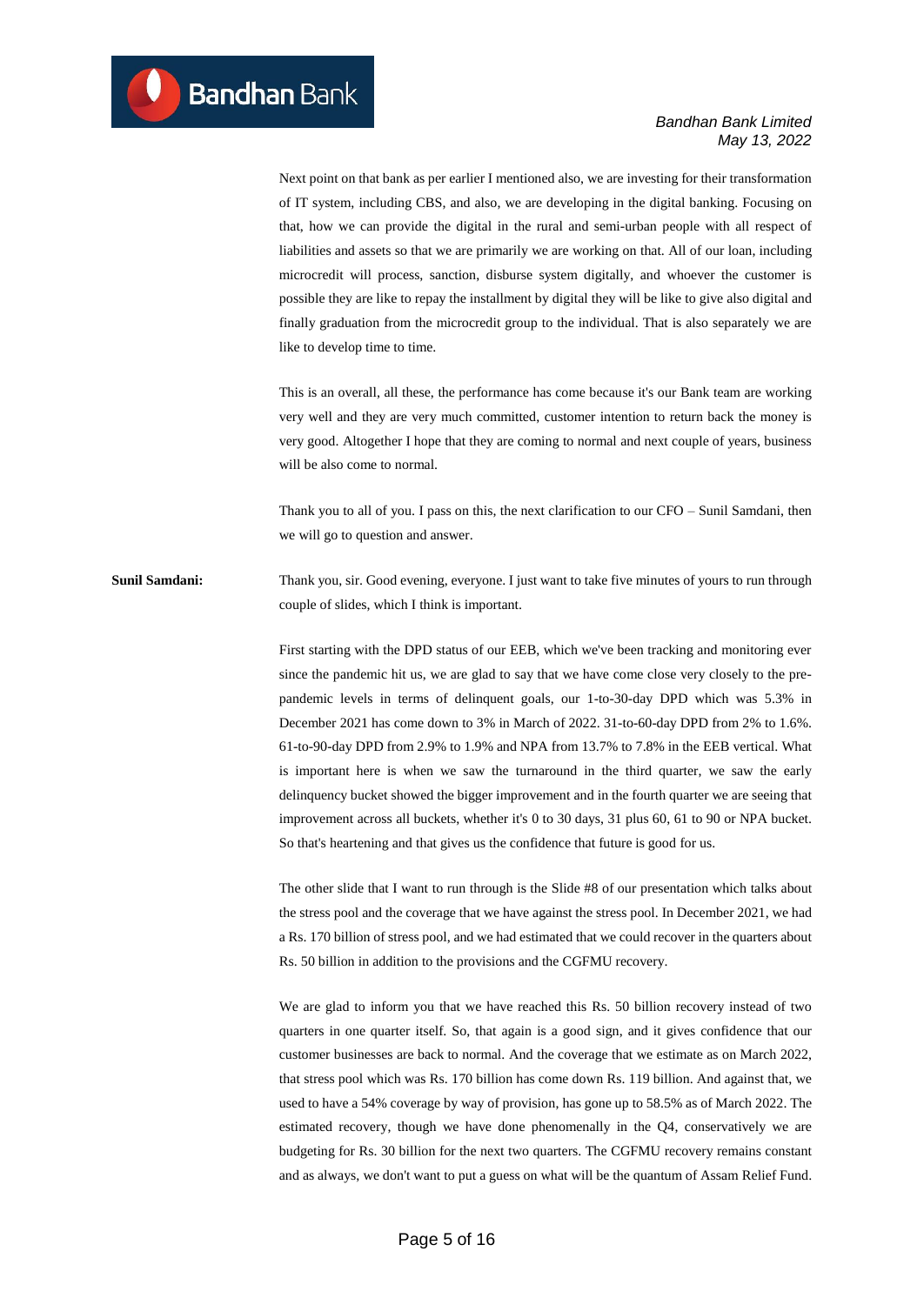But what is important here is despite not considering Assam, we feel that we have enough coverage to cover our entire stress pool.

So, these are the two important points that I wanted to mention here. Happy to take questions. Thank you very much.

**Moderator:** Thank you very much. We will now begin the question-and-answer session. The first question is from the line of Kunal Shah from ICICI Securities. Please go ahead.

**Kunal Shah:** Firstly, you had a highlighted that with respect to this credit guarantee, will start applying from 1<sup>st</sup> of April. So, if you can let us know in terms of what is the status and this entire CGFMU recovery of Rs. 2,500 crores, when do we expect it to come through?

**Sunil Samdani:** To come in this financial year because we interacted and engaged with the CGFMU. So, the process that they have is the institutions can claim only once a year. So, with that being the case, this should come in two installments, close to 50% around Rs. 1200 odd crores in this financial year and the balance in the next financial year.

**Kunal Shah:** But we have not started, in terms of like, we will do it towards the end of the fiscal or when should we expect this Rs. 1200 odd crores to come in this particular year? Sorry, I missed the earlier part.

**Sunil Samdani:** As I said, we can do it once a year, so we should do it by the end of this quarter and we should expect in the first half this entire money to come in, the 50% piece of it.

- **Kunal Shah:** Secondly, when we look at overall the growth was primarily coming in from the bulk deposits, retail was more or less flattened, SA for flattened, not that much of a growth relative to the loan book growth. So, how should we look at the overall deposit mobilization given the rising interest rate scenario and what would be our stance in terms of increasing the rates over a period?
- **Sunil Samdani:** Clearly, we are not worried about the deposits. The growth that you see in the bulk deposits is largely to do with the seasonality. You will always see Q4 the bulk ratio at the highest level because our advances grow at a much faster pace than a pace at which a retail deposit can grow. And that is one of the reasons. The other reason is if you see our rates today, we are as competitive as any other Bank on the deposit rates side. And typically, the first quarter is relatively muted vis-à-vis the Q4 of the previous year. So, we are confident on our deposits. Interest rates, it's a market driven factor. If deposit cost goes up, the lending rates also goes up. In fact, on the fixed rate loan, which is largely microfinance for us, we have already taken an increase of almost 150 basis points last September. So, the full benefit of that should accrue in this financial year and the rest portfolio is any way linked to the variable rate flow. So, we don't see a challenge there, one on the deposit mobilization side and two pricing our deposits competitively in line with the market.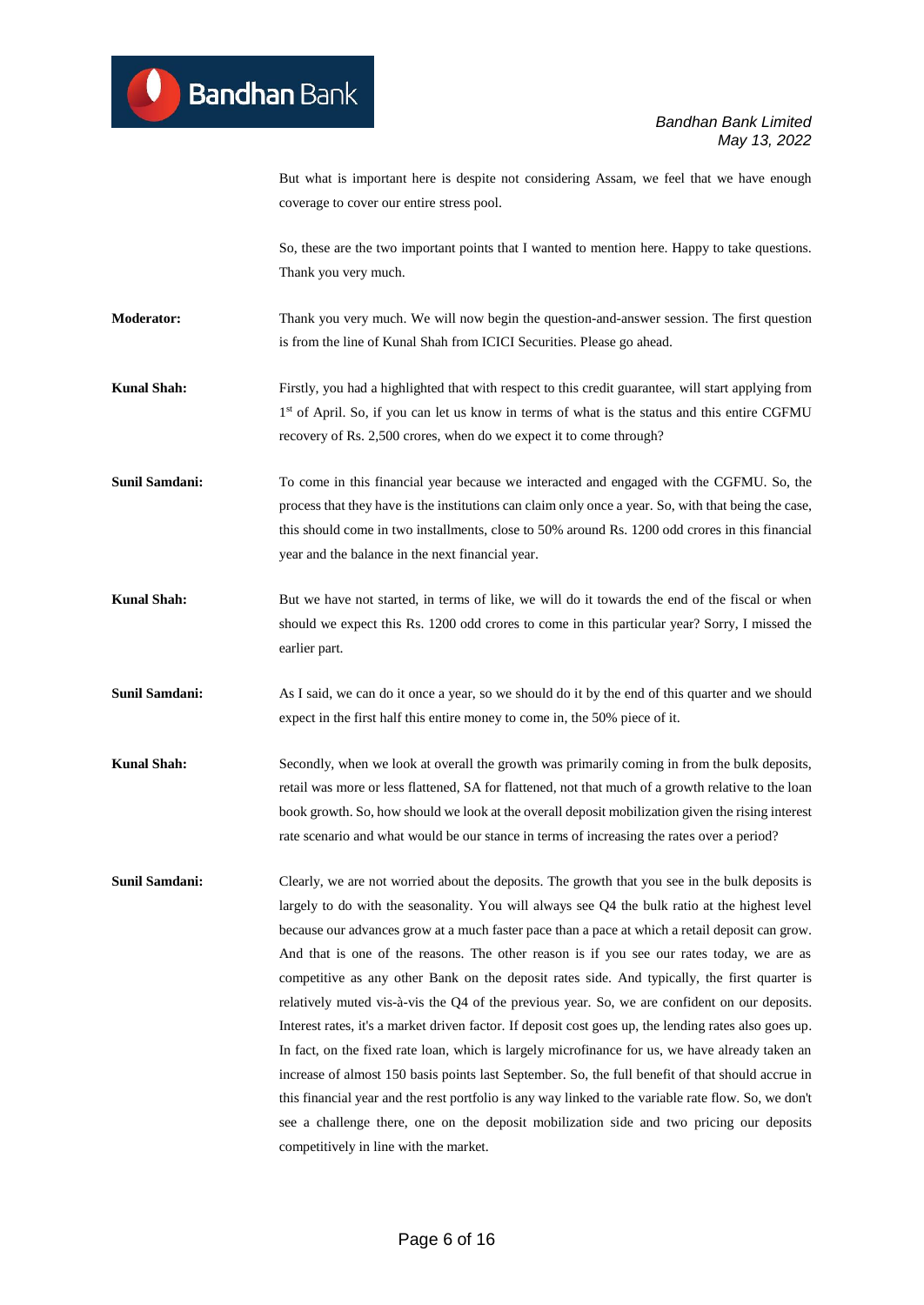| <b>Kunal Shah:</b>    | And now with many of the MFIs, they are raising the rates given that margin cap is not there.<br>So, does that also provide us with more flexibility? Any which ways we were much lower than                                                                                                                                                                                                                                                                                                                                                                     |
|-----------------------|------------------------------------------------------------------------------------------------------------------------------------------------------------------------------------------------------------------------------------------------------------------------------------------------------------------------------------------------------------------------------------------------------------------------------------------------------------------------------------------------------------------------------------------------------------------|
|                       | that, but still would that provide the flexibility, and would we also have funds to increase it, or<br>it will be based on our pricing, our deposits, how would we take that stance?                                                                                                                                                                                                                                                                                                                                                                             |
| <b>Sunil Samdani:</b> | Clearly, it will depend on our deposits, our funds and our credit cost. So, with credit cost<br>stabilizing, the factor here is only the cost of deposits today. So, depending upon how that moves,<br>we will take that decision.                                                                                                                                                                                                                                                                                                                               |
| <b>Moderator:</b>     | The next question is from the line of Saurabh Kumar from JP Morgan. Please go ahead.                                                                                                                                                                                                                                                                                                                                                                                                                                                                             |
| <b>Saurabh Kumar:</b> | On your point of Rs. 5,000 crores of recoveries for the quarter, if we see the stress book is down<br>by about Rs. 5,100 crores from 170 to 119. And there is a write-off of 20. So, shouldn't the<br>recovery Rs. 30 billion for the quarter?                                                                                                                                                                                                                                                                                                                   |
| <b>Sunil Samdani:</b> | Comparing like to like. When we are comparing 170 as of December, there as well we had a Rs.<br>12 billion write-off and post that it was 170, comparing like to like. And in any which ways, if<br>there is a write-off it has a corresponding effect on my provisioning, the provisioning balance<br>also comes down. If you look at holistically, whether the provisioning coverage, the PCR ratio,<br>the credit cost and the coverage on the whole it is a positive move.                                                                                   |
| <b>Saurabh Kumar:</b> | It is a positive, I am just trying to understand the collection from this EEB stress pool would<br>have been 30 instead of 50.                                                                                                                                                                                                                                                                                                                                                                                                                                   |
| <b>Sunil Samdani:</b> | Yes.                                                                                                                                                                                                                                                                                                                                                                                                                                                                                                                                                             |
| <b>Saurabh Kumar:</b> | Understood. The second is on this provisioning you could have chosen to make some more<br>standard asset provision during the quarter. So, what is your view on the buffer provision which<br>you want to keep?                                                                                                                                                                                                                                                                                                                                                  |
| Sunil Samdani:        | If you see, during the quarter we have taken additional asset provisioning, because if you look<br>at our NPAs, they have come down substantially. So, if we have not taken the additional standard<br>set provisioning, there would have been a negative credit cost in the quarter. So, we have<br>buffered our balance sheet, our ratios across have improved whether we call it PCR or we call it<br>coverage against the stress pool, whichever way we will look at it. So, that is absolutely what<br>we look at and we have taken the adequate provision. |
| <b>Saurabh Kumar:</b> | Lastly, from a next year perspective, your historically normalized number used to be 1.7-1.8.<br>So, how should we think about, would you now buffer up that number going ahead or how<br>should we think about the normalized provisions around?                                                                                                                                                                                                                                                                                                                |
| Sunil Samdani:        | We had given that guidance even in the earlier quarters, that on a steady state basis we look at<br>200 to 225 basis points. So about 2% to 2.25% is what we say, 2% plus or minus 25 basis point                                                                                                                                                                                                                                                                                                                                                                |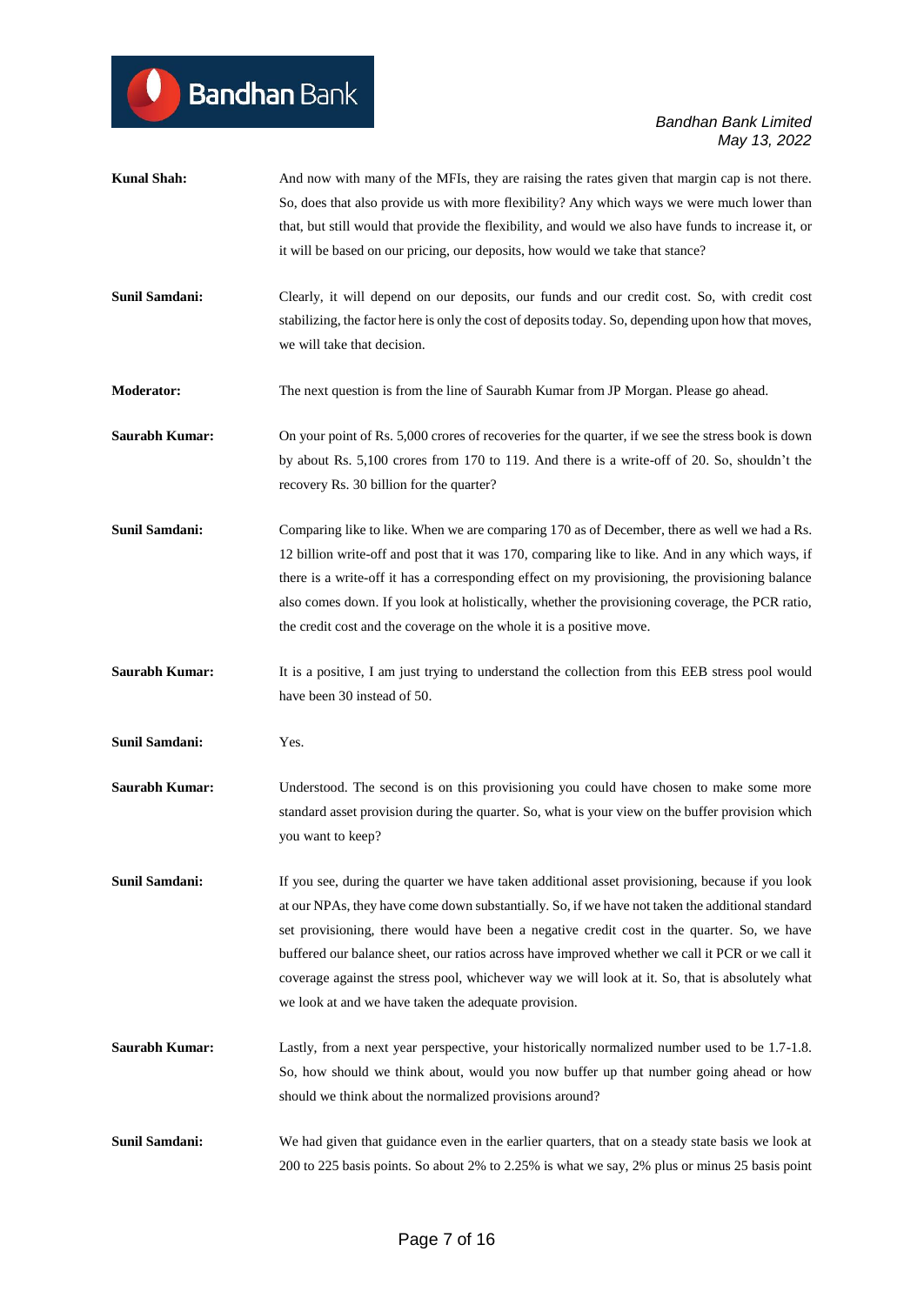are these regular credit costs going forward. Having said that we would continue to add buffers. So, that can add to that. On the whole with buffer, it could be slightly higher.

- **Saurabh Kumar:** Just one last question, what is the PSLC income for the full year?
- **Sunil Samdani:** For the full-year PSLC was Rs. 658 crores.
- **Moderator:** The next question is from the line of Rahul Jain from Goldman Sachs. Please go ahead.
- **Rahul Jain:** Just a couple of questions. First on the slippages during the quarter. So, the math suggests that it was about Rs. 1,900 odd crores. Is that a correct number?
- **Sunil Samdani:** No. If you look at Bank as a whole, the gross slippages number Rs. 1,365 crores of which the EEB gross slippages is Rs. 1,181 crores. The gross recovery and upgrades is Rs. 2,395 crores. In the EEB, the recovery and upgrades is Rs. 2,204 crores.
- Rahul Jain: And on the slippages bit generally through the year, the individual book where you are sort of increasingly focused, how the asset quality trends are playing out there? Can you give us some sense?
- **Sunil Samdani:** The individual book clearly is much better than the group loans. So, there the asset quality is much lower than the guided credit cost that we are doing. It is in fact, half of it. There we don't see an NPA beyond 1%-1.5%.
- **Rahul Jain:** You mean NPA or the loan losses?
- **Sunil Samdani:** The NPAs.

**Chandra Shekhar Ghosh:** Rahul, quality of the individual loan because of the very graduate customer from the growth and they are very good, better than the group.

**Rahul Jain:** Understood, sir. If you look at the total EEB portfolio, what percentage over time can potentially move to individual and when you look at basis the new RBI norms on MFI, what percent of the book will be comfortable with Rs. 1 lakh of ticket size assuming 50% of the loan to income ratio?

**Chandra Shekhar Ghosh:** You know that the process wise, we have started two years before graduate from the group to individual because of their family income has increased. And we assessed the family income two years before, we checked the status from the credit bureau, not only microfinance, nonmicrofinance, which is now RBI has come for micro to introduce it. So, practice point of view, we are on the very speed way we are making on that, and we need it is needed on that. Because if I go to this, the lending to these people, and also see that not only women and also the husband check will be needed. So, that is a good way to grow the last mile connectivity by the industry and Bandhan is also the part of that to grow it. Second point on that because of income level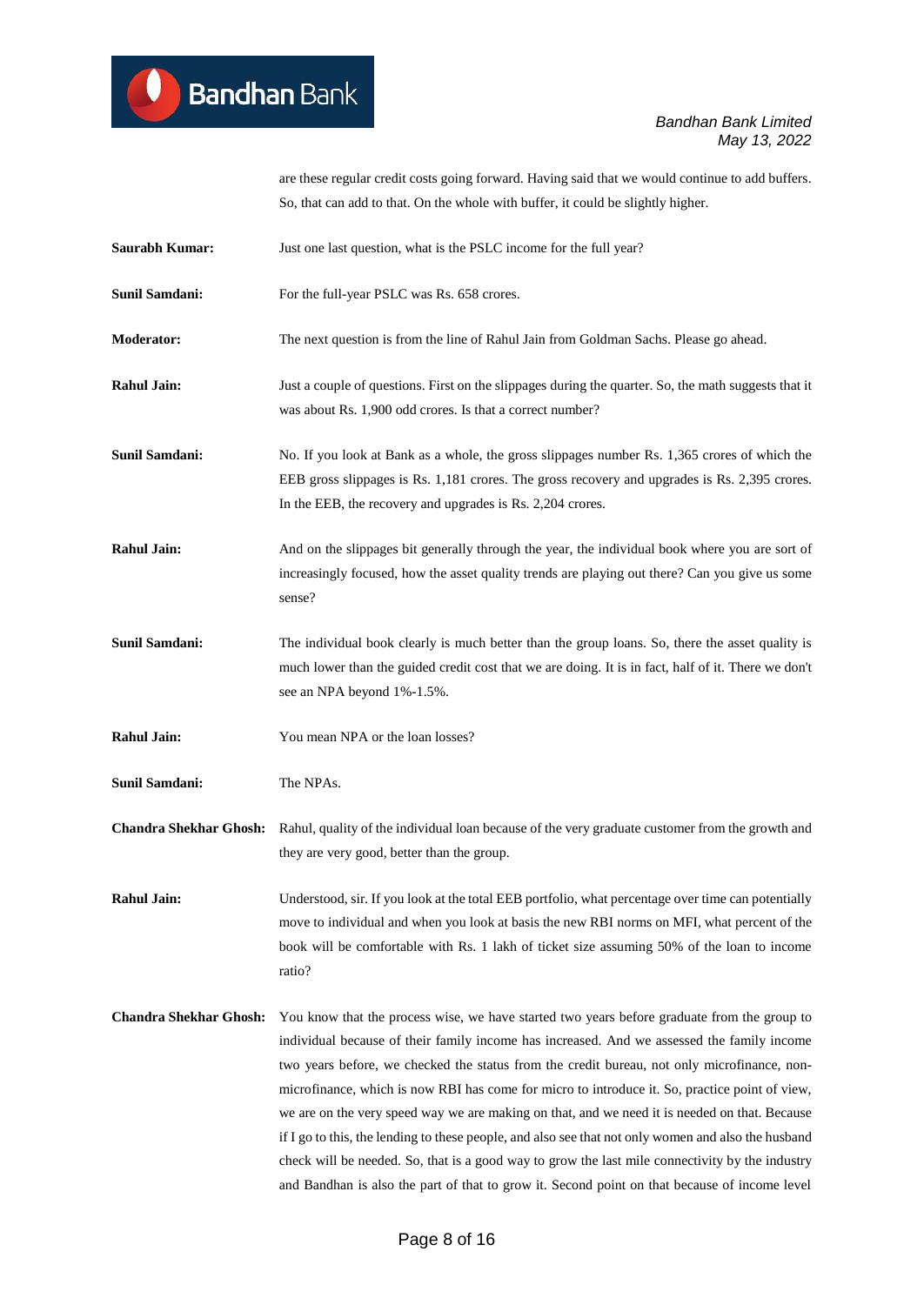now RBI have been suggested, but two years before we had talked to all of you on that, how long I can say that this customer will be the micro credit customer. Is it 20 years, 10 years? If they have not income increase, then I have been not contributing to anything their life. So, if their income increased, why not they will be graduate to the MSME, they will graduate to the agri-business. They will come back on that. For that reason, we started it. Now, if you see 24% of our group loan are converted it in an individual loan which is last two years, but majorly last two quarters. So, I hope that it will be like to make it gradually in this way, 50% we are likely to make another two years.

- **Rahul Jain:** Sunil, one or two last questions. The previous question from Saurabh on the standard asset provision, you said you have taken it in this quarter. Can you quantify what that number is? And next year fiscal 2023 do you plan to build anything over and above this 200 basis point of guided credit costs that you have given?
- **Sunil Samdani:** I will give you the exact number during the call. I just got that number, its about Rs. 225 crores.

**Rahul Jain:** That's the standard asset provision that you have taken.

**Sunil Samdani:** Additional. Over and above required.

**Rahul Jain:** And just last bit on diversification point which sir talked about. Of the MFI book individual plus non-individual, can we get the latest figures of east and the bifurcation between east, west, south, etc.?

Sunil Samdani: This you want to know for EEB or the Bank as a whole?

**Rahul Jain:** EEB.

**Sunil Samdani:** So, West Bengal, if I have to give you the top three states, my total EEB book is Rs. 62,400 crores, West Bengal is Rs. 25,315 crores, Assam is Rs. 5,812 crores, Bihar is third at Rs. 6,957 crores and UP is fourth at Rs. 5,320 crores.

**Moderator:** The next question is from the line of Karthik Chellappa from Buena Vista Fund Management. Please go ahead.

- **Karthik Chellappa:** Sunil, I just want to confirm some numbers that you gave. So, you said Rs. 1,365 crores is the gross slippages and upgrades is Rs. 2,395 crores?
- **Sunil Samdani:** Yes. And this does not include write-off. These are upgrades and recoveries.
- **Karthik Chellappa:** So, the net reduction is possibly about 1,000 odd crores and the technical write-off separately is about another Rs. 2,000 crores?

**Sunil Samdani:** Yes.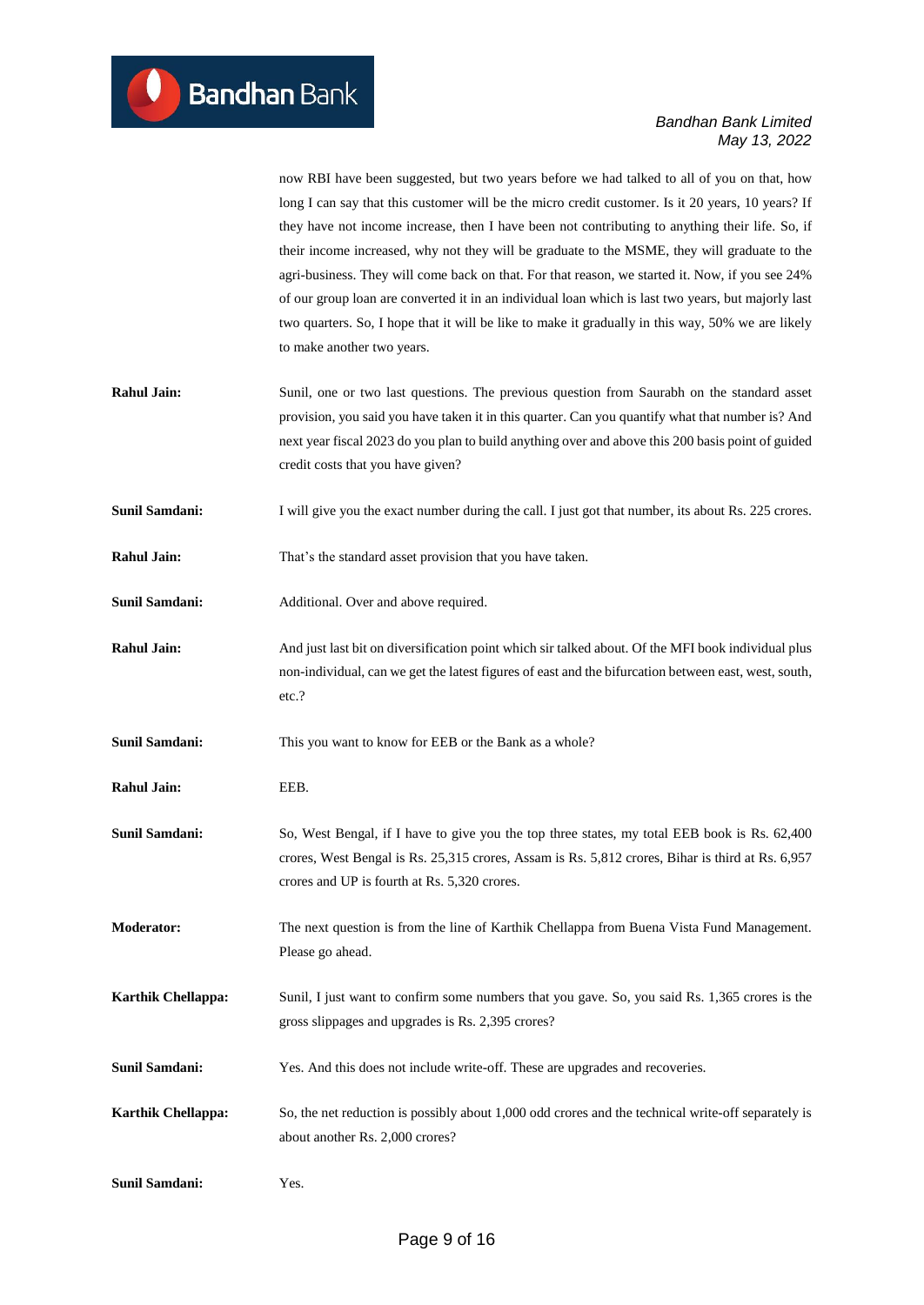| <b>Karthik Chellappa:</b> | On the EEB book of Rs. 66,000 crores, how much is West Bengal?                                                                                                                                                                                                                                                                                                                                            |
|---------------------------|-----------------------------------------------------------------------------------------------------------------------------------------------------------------------------------------------------------------------------------------------------------------------------------------------------------------------------------------------------------------------------------------------------------|
| <b>Sunil Samdani:</b>     | We just discussed that number. The total EEB book post write-off is Rs. 62,400 crores of which<br>West Bengal is Rs. 25,315 crores.                                                                                                                                                                                                                                                                       |
| <b>Karthik Chellappa:</b> | Two questions from my side. The first one is for FY23, what is the kind of loan growth that you<br>are expecting for the Bank and specifically if you could talk about the group loan and the housing<br>loan. What is the kind of loan growth you are expecting for the Bank as well as these two<br>segments?                                                                                           |
| <b>Sunil Samdani:</b>     | So, we are looking at 20% to 25% at a Bank level and housing is also expected to grow. In fact,<br>our internal target is to grow faster than the overall Bank average.                                                                                                                                                                                                                                   |
| <b>Karthik Chellappa:</b> | And the group?                                                                                                                                                                                                                                                                                                                                                                                            |
| Sunil Samdani:            | That put together will be growing in line with the pan Bank average.                                                                                                                                                                                                                                                                                                                                      |
| <b>Karthik Chellappa:</b> | My last question is that can I get the restructured book for the housing segment and what was<br>the yield for the housing segment this quarter excluding the IBPC book.                                                                                                                                                                                                                                  |
| <b>Sunil Samdani:</b>     | It's about 10%; 9.99%, the yield on housing.                                                                                                                                                                                                                                                                                                                                                              |
| Karthik Chellappa:        | This excludes the IBPC this one right, because that is much lower yield.                                                                                                                                                                                                                                                                                                                                  |
| <b>Sunil Samdani:</b>     | Yes.                                                                                                                                                                                                                                                                                                                                                                                                      |
| Karthik Chellappa:        | And the restructured book for housing?                                                                                                                                                                                                                                                                                                                                                                    |
| Sunil Samdani:            | So, excluding the book which has come out of restructuring, it now stands at Rs. 528 crores. So,<br>there is about Rs. 475 crores where the restructuringin fact, if we talk today everything is out<br>of moratorium, but as of 31st March, Rs. 528 crores was still in moratorium while Rs. 475 crores<br>came out six months back. So, as of today everything is out from moratorium or restructuring. |
| <b>Karthik Chellappa:</b> | By that we mean it is still part of the restructured book, but they have to start paying, the payment<br>moratorium has expired, but it is still like restructured?                                                                                                                                                                                                                                       |
| <b>Sunil Samdani:</b>     | Because that is the regulatory requirement that once you do a restructured loan, till the time the<br>loan remains in your book has to be classified as restructured standard or otherwise if the<br>classification changes.                                                                                                                                                                              |
| Karthik Chellappa:        | Just one clarification Sunil to a comment that you made earlier. So, on the micro book you said<br>you have taken about 150 basis points of hike and the housing book is anyway on floating rate.<br>So, your underlying observation is that even if rates were to rise on the funding side, you should<br>be able to hold onto your NIMs, all other things being equal?                                  |

Bandhan Bank

 $\bullet$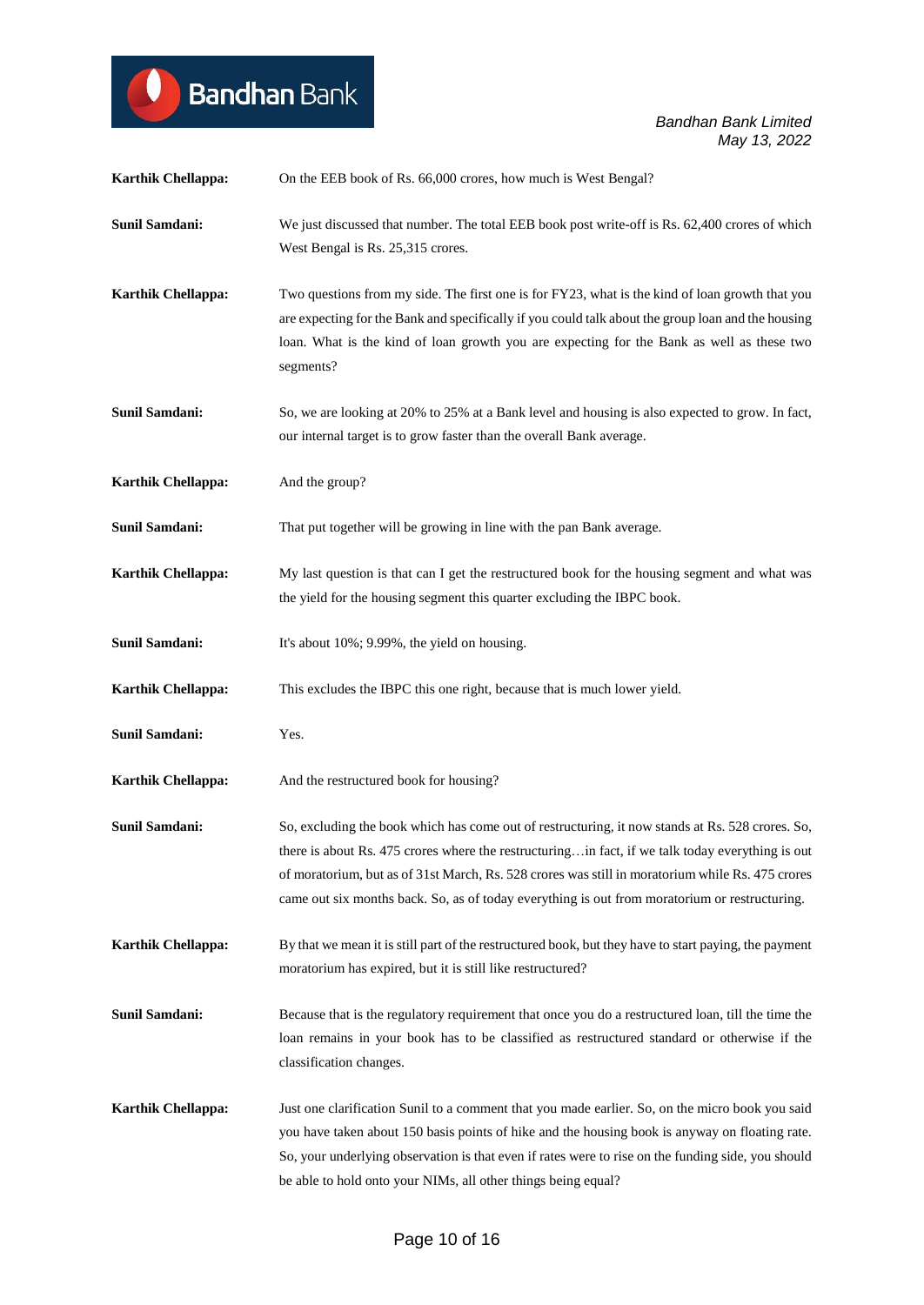**Chandra Shekhar Ghosh:** No, Microfinance is at fixed rate.

**Bandhan** Bank

- **Sunil Samdani:** Yes. So, we should be able to maintain our NIMs, but that depends on which NIMs are you looking at? Q4, because of the big recovery that we see on the NPA pool, it is higher but, yes, if you look at the full year, we should better than that.
- **Karthik Chellappa:** And as far as this inflation impact on your micro borrowers is concerned, especially in the nonagri segment, is there anything that you wish to highlight at least from their cash flow serviceability point of view?
- **Sunil Samdani:** I don't think we have seen an impact of inflation so far on our customers. Historically also, we have never seen inflation as the major issue as far as microfinance customer goes and so far, we have not seen any impact.
- **Moderator:** The next question is from the line of Roshan Chutkey from ICICI Prudential Mutual Fund. Please go ahead.
- **Roshan Chutkey:** Firstly, this EEB book of Rs. 62,400 crores, now what is the tenor of this book? What proportion of the loans are one year and what proportion of the loans are two years, maturing loans?
- **Chandra Shekhar Ghosh:** 60% loans are two years; 40% loans are one year.
- **Roshan Chutkey:** Can you give the breakup of how many of them are first cycle, second cycle, so on and so forth?
- **Sunil Samdani:** We don't have it handy because for last many quarters we have not been discussing these cycles. We will check that, and we will share it with you.
- **Moderator:** The next question is from the line of Adarsh Parasrampuria from CLSA. Please go ahead.
- **Adarsh Parasrampuria:** Sunil, just wanted to check. Could you just give the breakdown of the other income, all income excluding the NII? You did mention the PSLC income, but if you could just break out the Rs. 2,800 crores?
- **Sunil Samdani:** Very difficult to give a line by, but I can give you the top three contributors which would anyway be 80%-90% of the total fee income. So, the highest of course is the processing fee, but that is linked to the disbursement. That for the full year was Rs. 848 odd crores and the third-party distribution income is the third largest which is at Rs. 347 crores. The next piece is the bad debts recovery. This quarter has been a good quarter for us. So, recovery from bad debts is Rs. 388 crores.

**Adarsh Parasrampuria:** Is this for the year?

**Sunil Samdani:** This is for the year.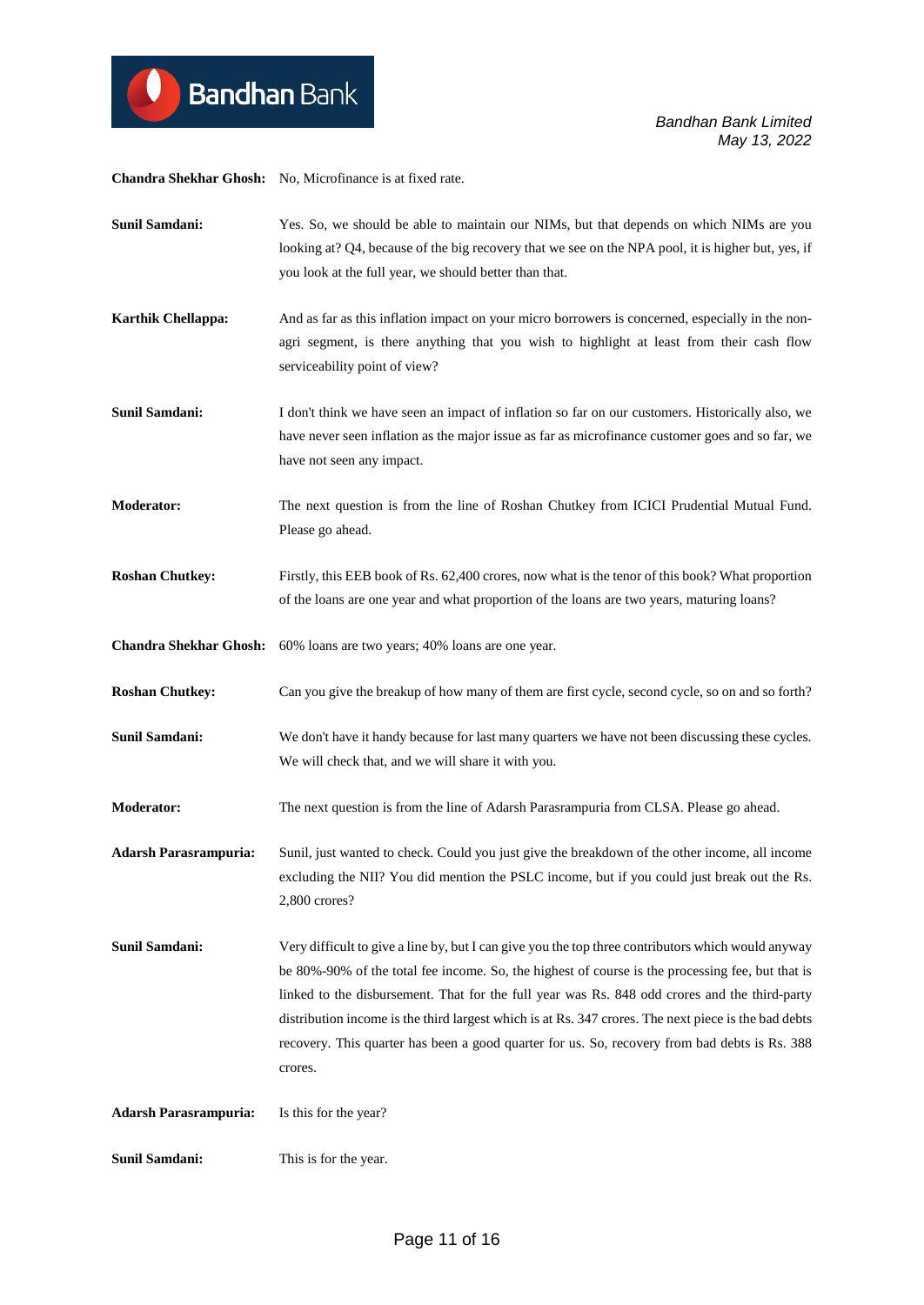| <b>Adarsh Parasrampuria:</b> | PSLC income of Rs. 660 crores was made on what kind of sell down the certificate like what is<br>the underlying quantum?                                                                                                                                                                                       |
|------------------------------|----------------------------------------------------------------------------------------------------------------------------------------------------------------------------------------------------------------------------------------------------------------------------------------------------------------|
| Sunil Samdani:               | So, we didn't sell anything under the micro portfolio because of the Udyam Aadhaar. So, these<br>were largely other PSLs and Agri.                                                                                                                                                                             |
| <b>Adarsh Parasrampuria:</b> | And would you now do a little bit more of PSLC sell down? You would have access?                                                                                                                                                                                                                               |
| Sunil Samdani:               | That clearly depends on what is my access and how we tend to use it because the option to us is<br>IBPC or PSLC depending upon where we get the better yields.                                                                                                                                                 |
| <b>Adarsh Parasrampuria:</b> | I was just asking this because there will be demand in one or two years from a large Bank merger.<br>So, just wanted to check, if that you do have more scope in the P&L to do that. And my second<br>question is, could you just give the slippages and recovery upgrade numbers for the full year?           |
| Sunil Samdani:               | For the full year, if you look at Bank as a whole or should I talk about EEB?                                                                                                                                                                                                                                  |
| <b>Adarsh Parasrampuria:</b> | You could give both, Sunil.                                                                                                                                                                                                                                                                                    |
| Sunil Samdani:               | So, for the Bank as a whole the gross slippages were Rs. 9,430 crores, I am talking about Bank<br>as a whole. Recoveries and upgrades was Rs. 5,561 crores and write-off was Rs. 3,247 crores.                                                                                                                 |
| <b>Adarsh Parasrampuria:</b> | And the sale numbers on EEB?                                                                                                                                                                                                                                                                                   |
| Sunil Samdani:               | For the full year it is Rs. 8,134 crores, the gross slippages, the recoveries and upgrades were Rs.<br>4,487 crores. And the write-off was Rs. 3,244 crores.                                                                                                                                                   |
| <b>Adarsh Parasrampuria</b>  | Last thing it was asked, but let's say that the fourth quarter was great. You do have momentum<br>on collections now. If credit costs undershoot in the next 12 months in terms of the 2-2.2 number<br>that you guide, would it be fair to say that a lot of it could be used to like just build up to buffer? |
| Sunil Samdani:               | Yes.                                                                                                                                                                                                                                                                                                           |
| <b>Moderator:</b>            | The next question is from the line of Kashyap Javeri from Emkay Investment Managers. Please<br>go ahead.                                                                                                                                                                                                       |
| Kashyap Javeri:              | One question from my side and a data point, in the recovery that you had during this quarter,<br>what was the interest income that was recognized on those recoveries during the quarter? That's<br>the only question I have.                                                                                  |
| Sunil Samdani:               | Mr. Javeri I am sorry, I don't have that number handy, I will have to come back. You can take<br>from us offline.                                                                                                                                                                                              |
| <b>Moderator:</b>            | The next question is from the line of Param Subramanian from Macquarie. Please go ahead.                                                                                                                                                                                                                       |

Bandhan Bank

 $\bullet$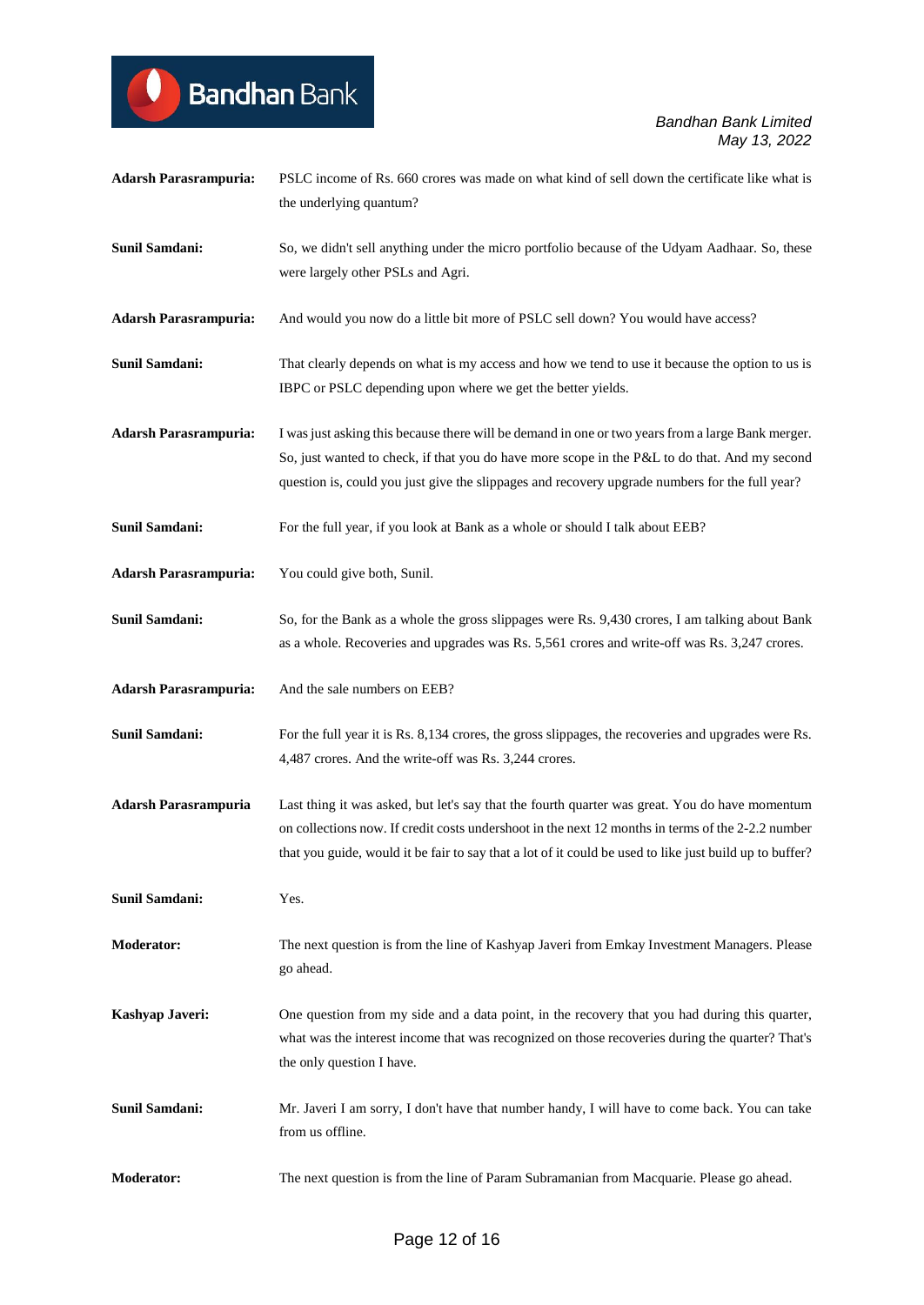| <b>Sunil Samdani:</b>         | So, 50%, roughly, plus or minus 1% or 2% it can be, but roughly 50% of my restructured book<br>has come out of moratorium starting 1 <sup>st</sup> of April and the rest will start from 1 <sup>st</sup> of July.                                                                                                                                                                                                                                                                                                                                                                         |
|-------------------------------|-------------------------------------------------------------------------------------------------------------------------------------------------------------------------------------------------------------------------------------------------------------------------------------------------------------------------------------------------------------------------------------------------------------------------------------------------------------------------------------------------------------------------------------------------------------------------------------------|
| Param Subramanian:            | What is the accrued interest on the restructured book?                                                                                                                                                                                                                                                                                                                                                                                                                                                                                                                                    |
| <b>Sunil Samdani:</b>         | Accrued interest on the restructured book should be around the Rs. 800 odd crores.                                                                                                                                                                                                                                                                                                                                                                                                                                                                                                        |
| <b>Param Subramanian:</b>     | One more question basically on the new MFI norms I wanted to ask, a number of the MFI entities<br>we are talking about slowing down disbursements in the first half until the credit bureau that sets<br>are aligned to the new norms basically on calculating household income. So, firstly how are we<br>placed on these new norms if we are looking at it? Of course, applicability is a different thing<br>for us, but are we looking to slow down disbursements and what proportion of our book would<br>be in line with this 50% EMI to household income cap? That was my question. |
| <b>Chandra Shekhar Ghosh:</b> | There are two factors in here. One factor, always after the March-April disbursements has come<br>down. This is normal nature. First 15 days, there is no disbursement has come. This is a normal<br>nature. Second part on that I mentioned earlier, we are really practicing this household income<br>credit group checks in our graduation loan two years before and it is practicing that. So, in that<br>sense, we have not much more time to transform to the new system. This is going on to us and<br>we are not waiting for one month.                                           |
| <b>Sunil Samdani:</b>         | So, essentially what we are saying is when we started this individual loan product, we were<br>looking at family income, we were looking at family credit bureau. So, there is a process which<br>is already running for an individual loan process. Of course, that book is smaller the size than a<br>group loan. So, to that extent the volume will be much bigger. It took us two weeks to start that<br>process on the ground and since then we have been doing it.                                                                                                                  |
| <b>Moderator:</b>             | The next question is from the line of Abhishek Murarka from HSBC. Please go ahead.                                                                                                                                                                                                                                                                                                                                                                                                                                                                                                        |
| <b>Abhishek Murarka:</b>      | My question is again on these new norms. Now you said that you are already practicing this over<br>the past two years, but what I understand is some part of it is also dependent on external agencies<br>like credit bureaus being able to give you the information and some of the participants have<br>called out that the bureau itself is not ready with that kind of information specific about the<br>consumer and the household. So how are you bypassing that, you are able to get that information<br>or have that information without the help of the bureau.                  |
| Sunil Samdani:                | You are right. How you read it is important. There is no one report for the consolidated family<br>record both on the micro and on these sides. What we do and our arrangement with the credit<br>bureau is they give us a separate report for the husband and then for the wife. But within that                                                                                                                                                                                                                                                                                         |

**Param Subramanian:** I wanted to ask on the restructuring book what proportion is still under moratorium because you

**Bandhan** Bank

had mentioned that some amount would start coming out of moratorium in  $4<sup>th</sup>$  quarter and  $1<sup>st</sup>$ 

quarter? And what is the accrued interest on the restructured book for the EEB vertical?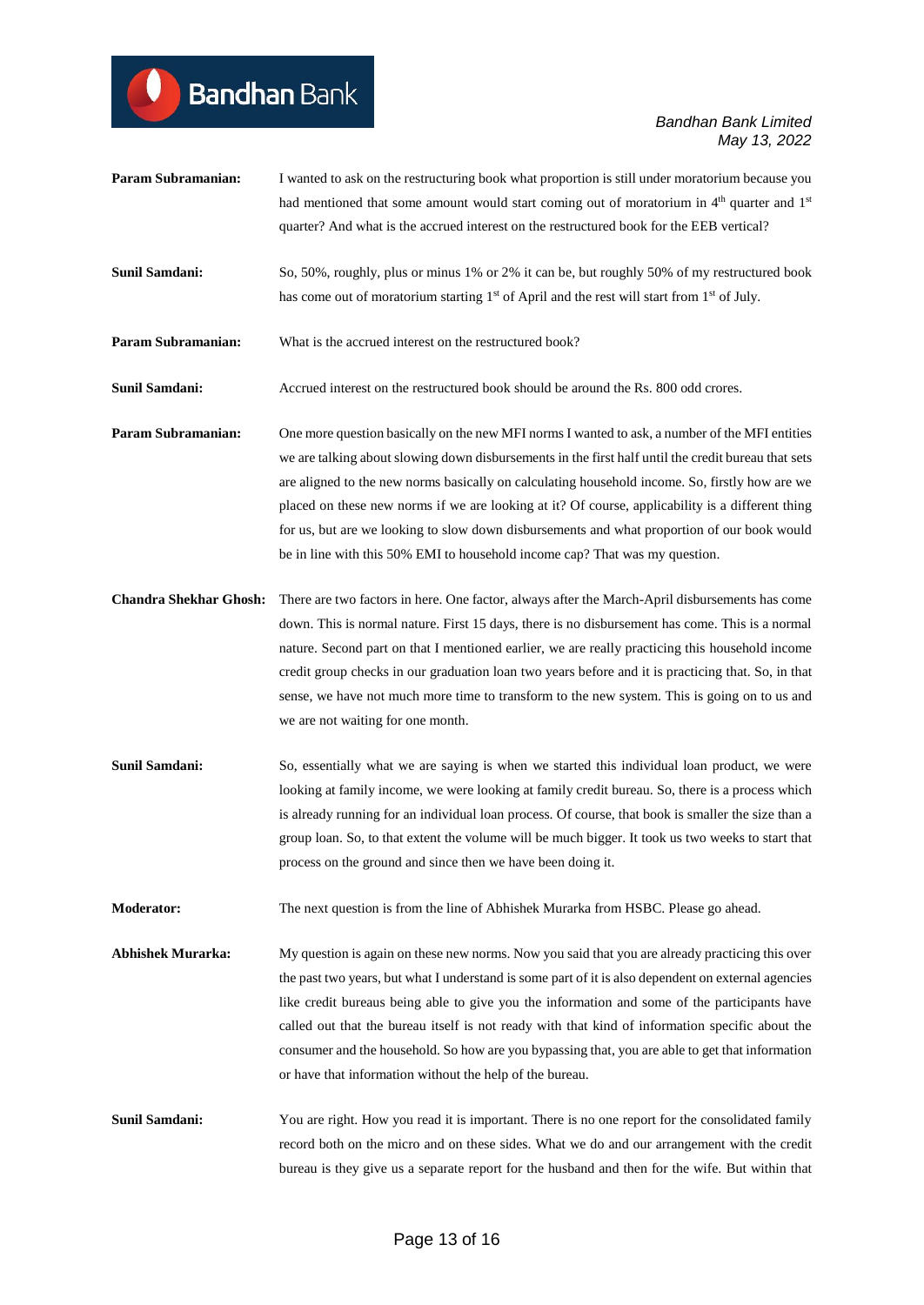they give us both the micro as well as the consumer. So, we take two reports instead of one and accordingly we proceed and that is what we have been doing it for our individual loans.

- **Abhishek Murarka:** What kind of observation do you have on the FOIR? Is there enough headroom to give large ticket loans or do you have to increase the duration of the product to accommodate it? What has been the experience, because you seem to be ahead of the curve in practicing this.
- **Chandra Shekhar Ghosh:** FOIR, we are also practicing in our individual loan 50%.

**Abhishek Murarka:** So, all the customers they have enough headroom in terms of that 50%.

- **Chandra Shekhar Ghosh:** That cannot be like to comment now, need on that another quarter will be passed and then we can see that.
- **Sunil Samdani:** Let me give you a data point. We used to be 50%-50% for two-year loan. That ratio is now 40%-60%. 40% is one year, 60% is two years. Earlier it used to be 50%-50%.
- **Abhishek Murarka:** Are you also planning to introduce longer tenor loans, maybe three years or longer just to reduce the EMI?
- **Sunil Samdani:** That we will have to see, it is just there. It is only a month. We will have to see whether we are able to fulfill the customer requirements or not and then we will have to take that call whether it is comfortable and then we will have to take that call.
- **Moderator:** The next question is from the line of Rahul Picha from Multi-Act Equity. Please go ahead.
- **Rahul Picha:** My first question is on Assam collection efficiency. So, when I look at the collection efficiency in Assam for the month of December, it was 96% and for the month of March, it was 98%, while for Q4 average it was 93%. So, why there is a dip in the average number? I just wanted to understand that.
- **Sunil Samdani:** So, it is not a dip. If you see the average has improved by 2%. Yes, you are right. If you assume that December was the base and then it has to improve then yes, you will find it as a dip. But if you see on a month-on-month basis, there has been an improvement.
- **Rahul Picha:** For the quarter there is an improvement, but I was just thinking that from December onwards, our collection efficiency trends should have been on the upside. In Assam was January or February a bit challenging or any qualitative insights on that?
- **Sunil Samdani:** Not really. You will always see the last quarter of the month will have the higher collection efficiency. So that has been in the trend.
- **Rahul Picha:** But the average for the quarter being 93% it kind of also implies that probably January, February would have been even under 90%?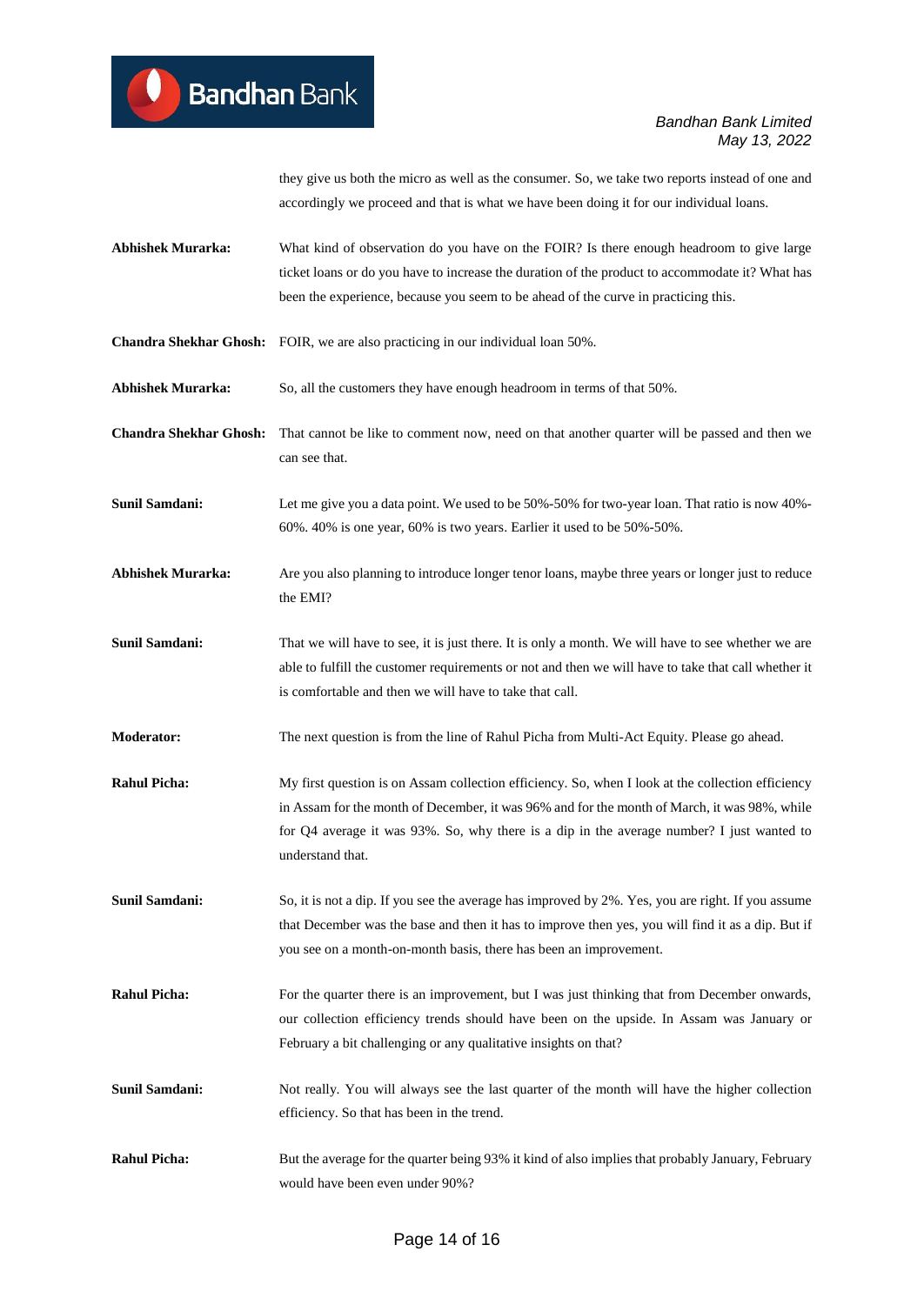# Bandhan Bank

# *Bandhan Bank Limited May 13, 2022*

| <b>Sunil Samdani:</b>     | There are two things here. One is the recoveries from NPA. So, as the quarter progresses the                |
|---------------------------|-------------------------------------------------------------------------------------------------------------|
|                           | recoveries improve. Second is the write-offs that we take, that also gets impacted only the March           |
|                           | number and not the full quarter number.                                                                     |
|                           |                                                                                                             |
| <b>Rahul Picha:</b>       | But these collection efficiencies don't include the recoveries from the NPA pool, the geographic            |
|                           | collection efficiencies that you have given or is it included in it?                                        |
|                           |                                                                                                             |
| Sunil Samdani:            | The geographic is excluding NPA.                                                                            |
|                           |                                                                                                             |
| <b>Rahul Picha:</b>       | That would have been I think primarily impacted because of the write-offs.                                  |
|                           |                                                                                                             |
| <b>Sunil Samdani:</b>     | Yes.                                                                                                        |
|                           |                                                                                                             |
| <b>Rahul Picha:</b>       | Second question is on the restructured book like a part of the restructured book would be out of            |
|                           |                                                                                                             |
|                           | moratorium starting 1 <sup>st</sup> April. So, how have the collection trends been in that book, if you can |
|                           | qualitatively give some color on that?                                                                      |
|                           |                                                                                                             |
| <b>Sunil Samdani:</b>     | We don't want to give a forward-looking number, but we have given the collection status on our              |
|                           | restructured book as on 31 <sup>st</sup> March. So, it can't be very different there.                       |
|                           |                                                                                                             |
| <b>Rahul Picha:</b>       | But as of 31 <sup>st</sup> March, it was still not in out of moratorium.                                    |
|                           |                                                                                                             |
| <b>Sunil Samdani:</b>     | So, that is what I am saying. It can only improve. It can't deteriorate.                                    |
|                           |                                                                                                             |
| <b>Rahul Picha:</b>       | My last question is on the steady state credit costs. I think a little while back in the call you said      |
|                           | that you expect to 2%-2.5% kind of steady state credit cost going forward. So, was that on the              |
|                           | total book or only for microfinance?                                                                        |
|                           |                                                                                                             |
| Sunil Samdani:            | That's on the total book.                                                                                   |
|                           |                                                                                                             |
| <b>Moderator:</b>         | The next question is from the line of Karthik Chellappa from Buena Vista Fund Management.                   |
|                           | Please go ahead.                                                                                            |
|                           |                                                                                                             |
| <b>Karthik Chellappa:</b> | I just have two questions. The first one is for the housing book. Can you share what is the average         |
|                           | ticket size?                                                                                                |
|                           |                                                                                                             |
|                           | Chandra Shekhar Ghosh: Rs. 8,15,000 on outstanding.                                                         |
|                           |                                                                                                             |
| <b>Karthik Chellappa:</b> | No, on disbursement.                                                                                        |
|                           |                                                                                                             |
| <b>Sunil Samdani:</b>     | Suresh, do you have the number?                                                                             |
|                           |                                                                                                             |
|                           | It is of course. Good afternoon. The incremental disbursement is in the range of about Rs. 13.5             |
| <b>Suresh Iyer:</b>       |                                                                                                             |
|                           | lakhs which is the average ticket size for the year.                                                        |